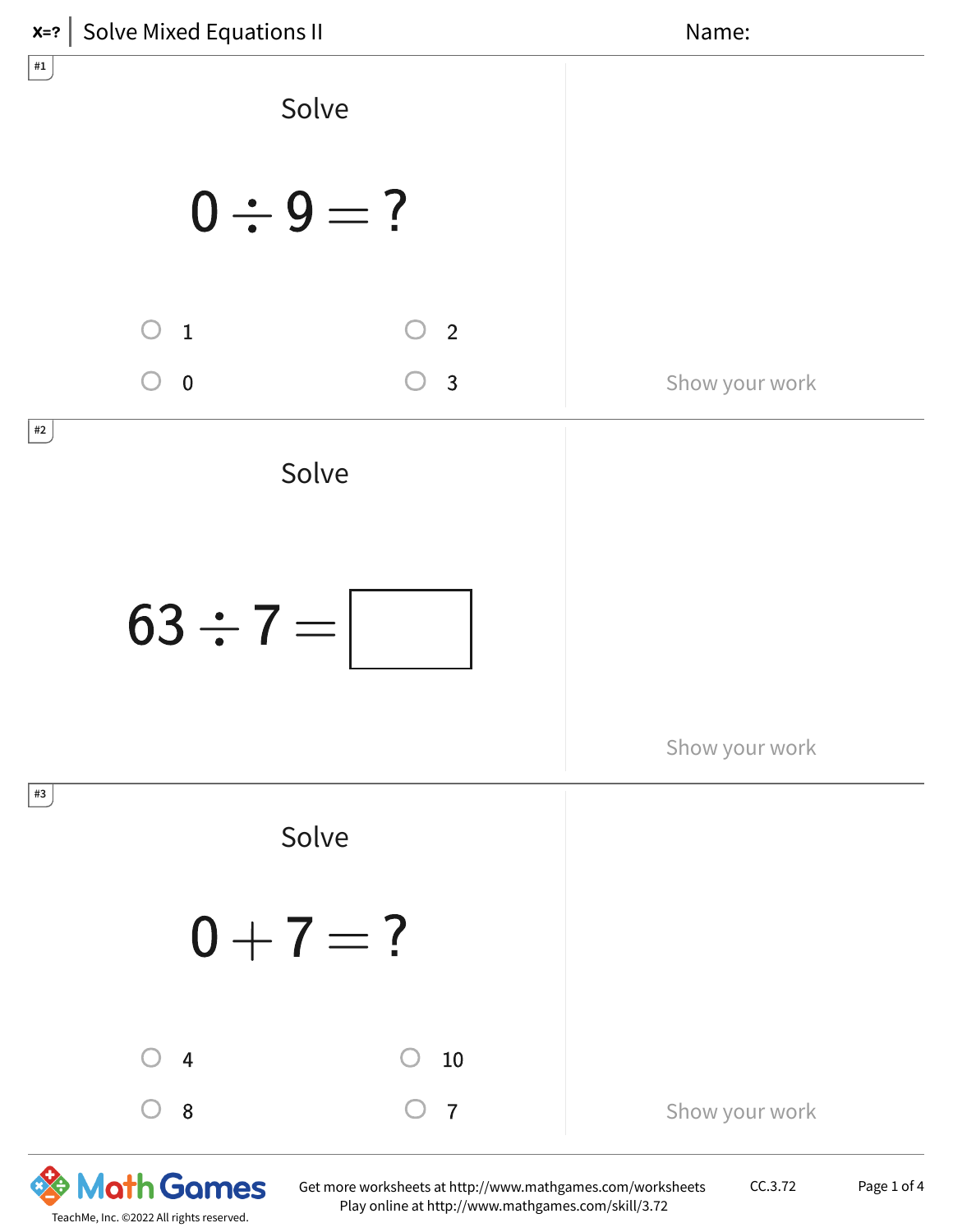

CC.3.72 Page 2 of 4

TeachMe, Inc. ©2022 All rights reserved.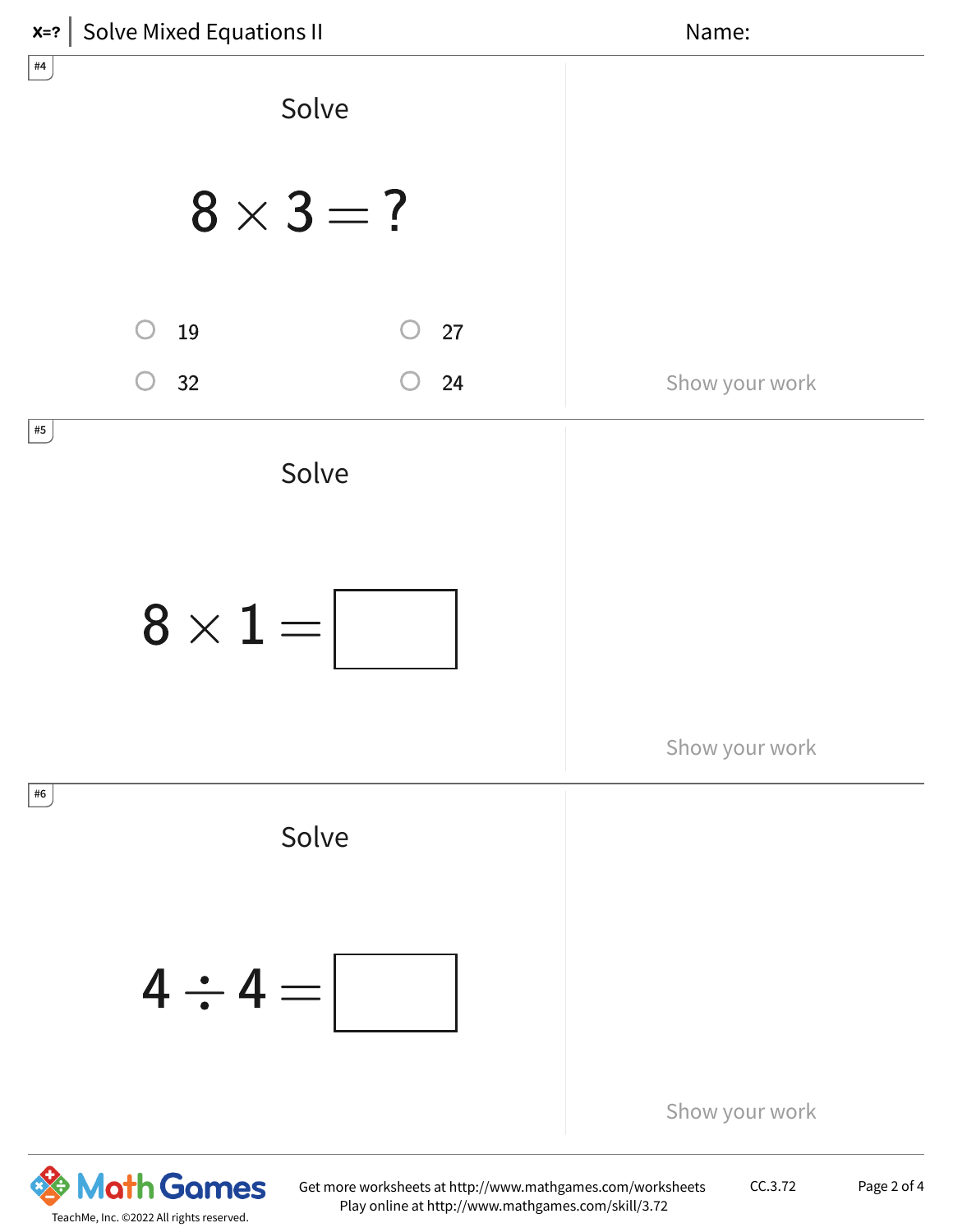



CC.3.72 Page 3 of 4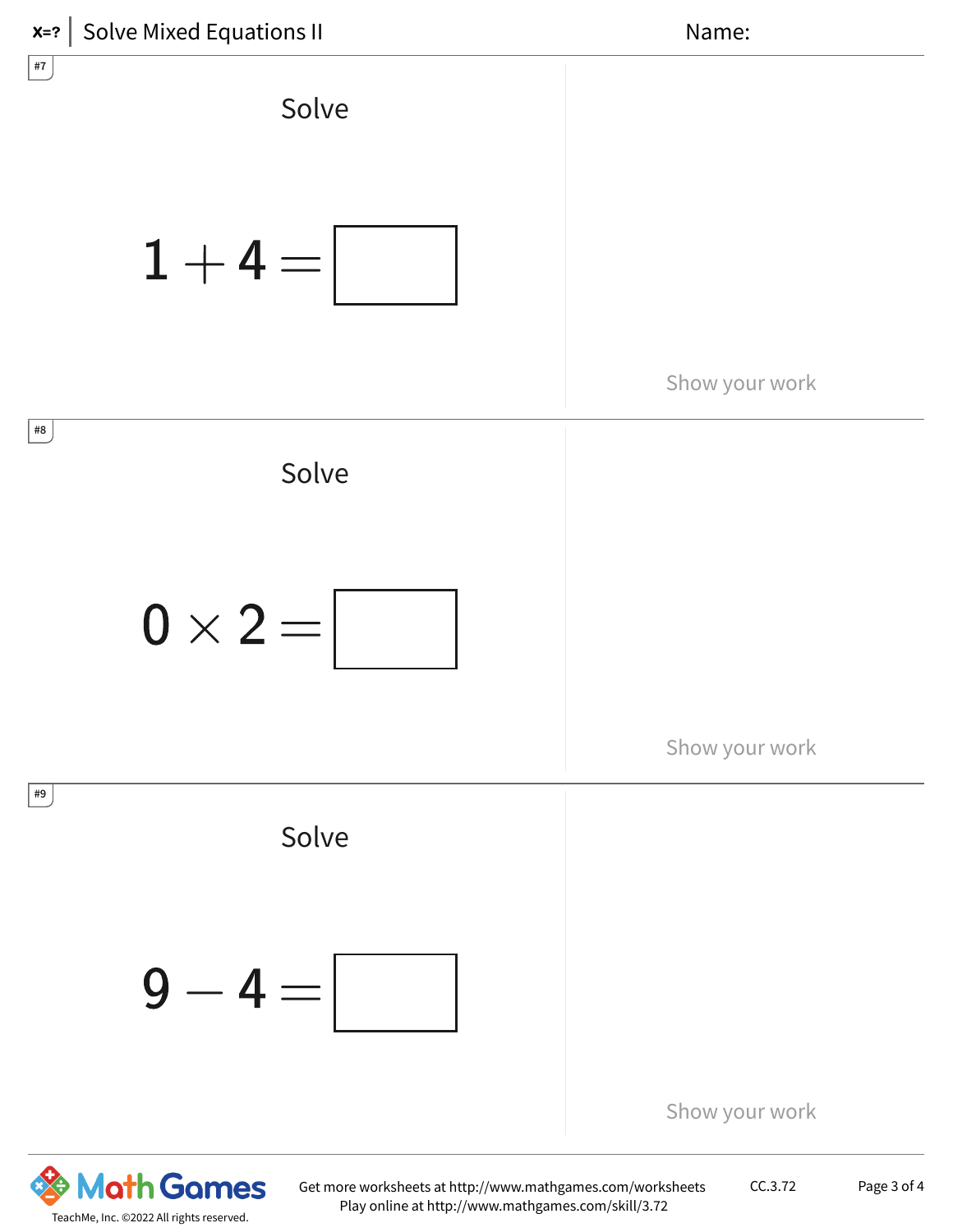



CC.3.72 Page 4 of 4